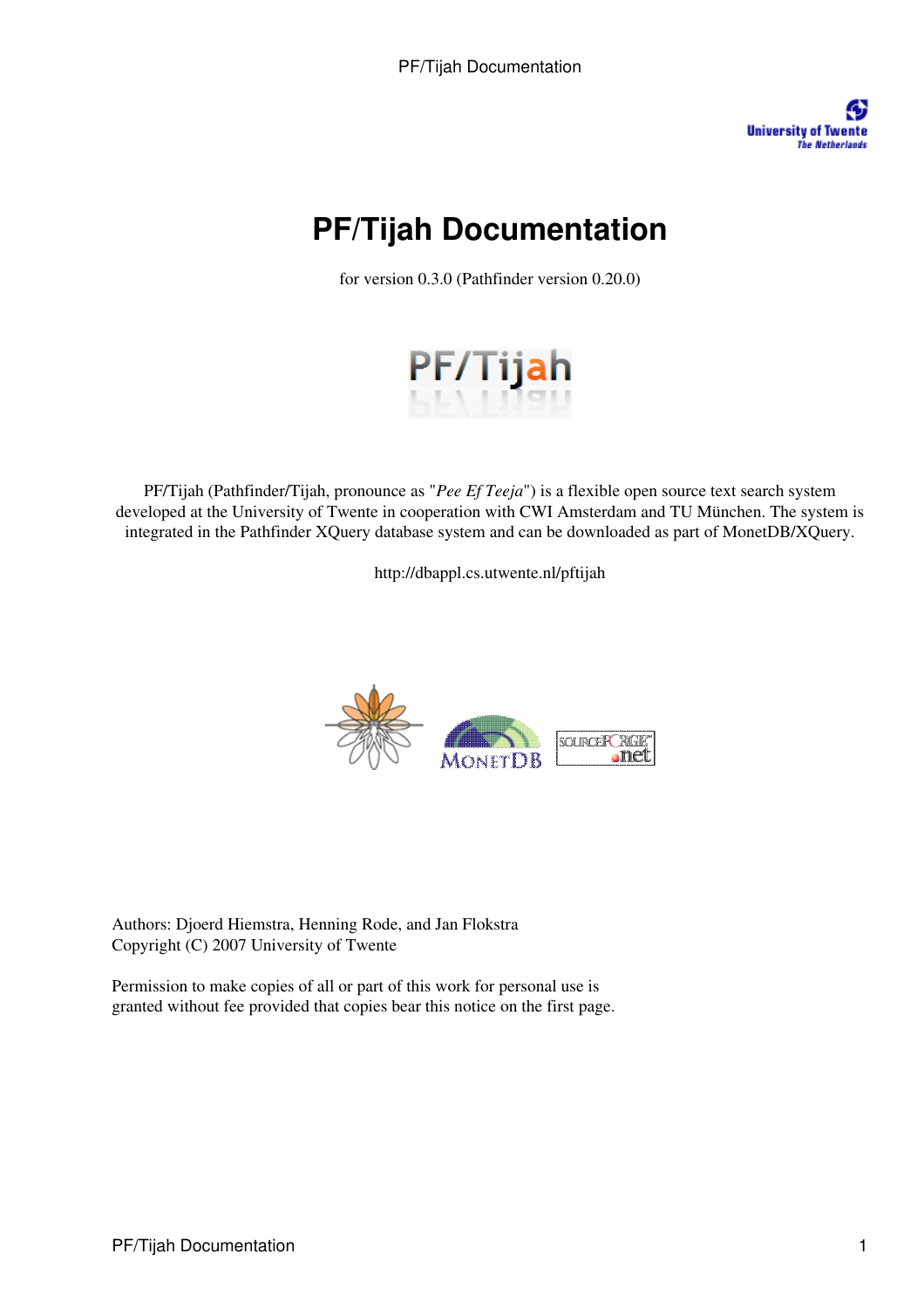# **Features And Goals**

PF/Tijah is a a text search system (Tijah) that is integrated with the Pathfinder (PF) XML database management system. PF/Tijah includes out-of-the-box solutions for common tasks like index creation, document management, stemming, and result ranking (supporting several retrieval models), but it remains the same time open to any adaptation or extension. On the one hand, the system aims to be a general purpose tool for developing IR end-user applications using XQuery statements with text search extensions. On the other hand, the system aims to be a playground for the information retrieval scientist and advanced user to easily set up and test new search systems. Advanced users can hook in the system at an intermediate level that provides the database scripting language MIL and several pre-defined operations on terms and XML elements called Score Region Algebra operators. The PF/Tijah system has a number unique selling points that distinguish it from other information retrieval systems.

- PF/Tijah supports retrieving arbitrary parts of the textual data, unlike traditional information retrieval systems for which the notion of a *document* needs to be defined up front by the application developer. For instance, if the data consist of scientific journals one can query for complete journals, journal issues, single articles, sections from articles or paragraphs with no need to adapt the index or any other part of the system configuration;
- PF/Tijah supports complex scoring and ranking of the retrieved results by means of so-called NEXI queries. NEXI stands for *Narrowed Extended XPath*: a query language that only supports the descendant and the self axis step, but that is extended with a special about() function that takes a sequence of nodes and ranks those by their estimated probability of relevance to the query;
- PF/Tijah supports ad hoc result presentation by means of its query language. For instance, when searching for a special issue of a journal, it is easy to print any information from that retrieval result on the screen in a declarative way (i.e., not by means of a general purpose programming language), such as the special issue title, its date, the editors and the preface. This is simply done by means of XQuery element construction;
- PF/Tijah supports text search combined with traditional database querying, including for instance joins on values. For instance, one could search for employees from the financial department that also worked for the sales department and that sent an email about "tax refunds"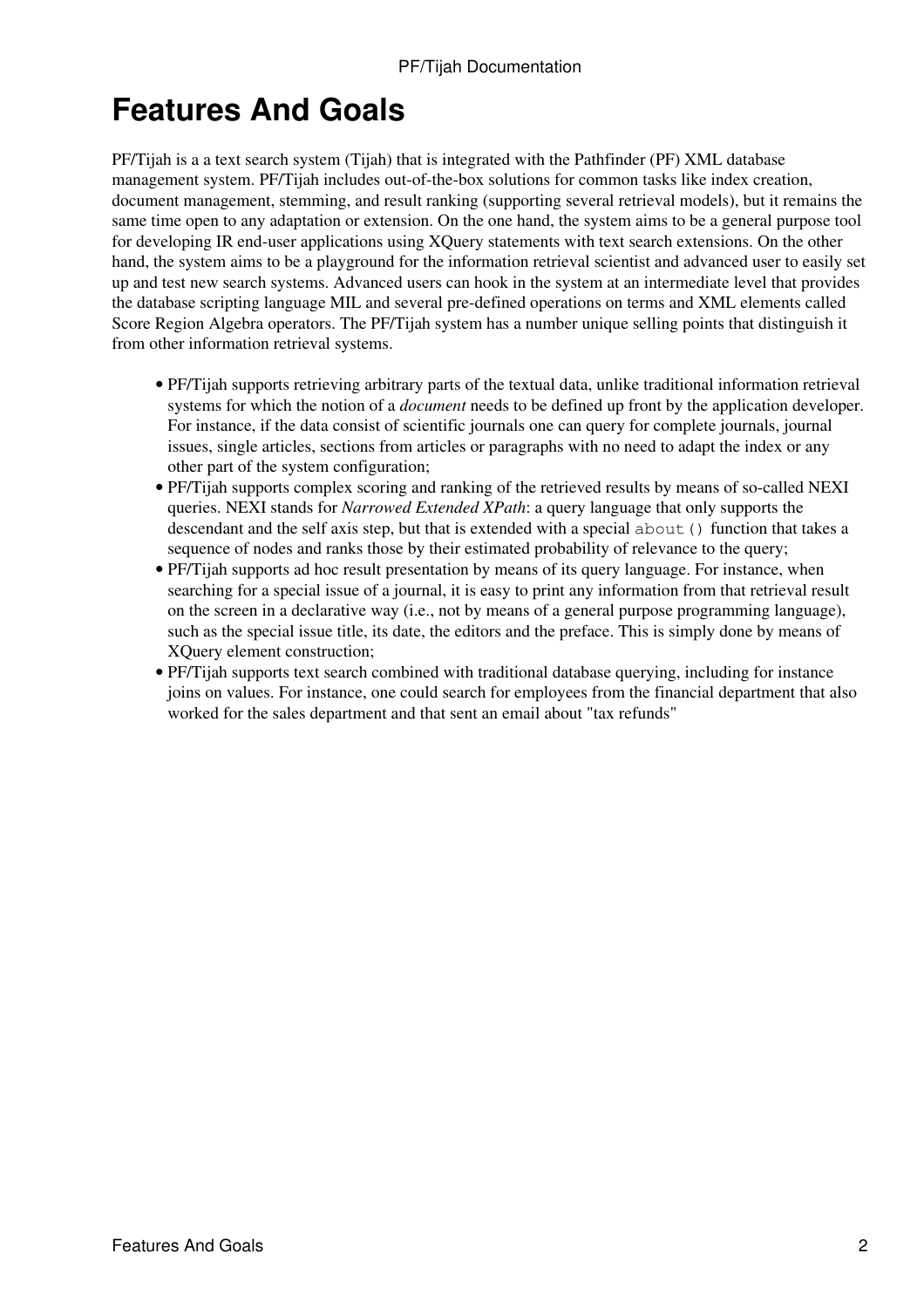# **Table of Contents**

- 1. Running the Server
- 2. Getting Started
- 3. Show Cases (Example code and queries)
	- ♦ Cranfield Demo (How to run a TREC experiment)
	- ♦ INEX Demo (A recipe for an INEX experiment)
	- ♦ SIGIR Demo (A simple web-based search application)
- 4. Install from CVS
- 5. Quick Reference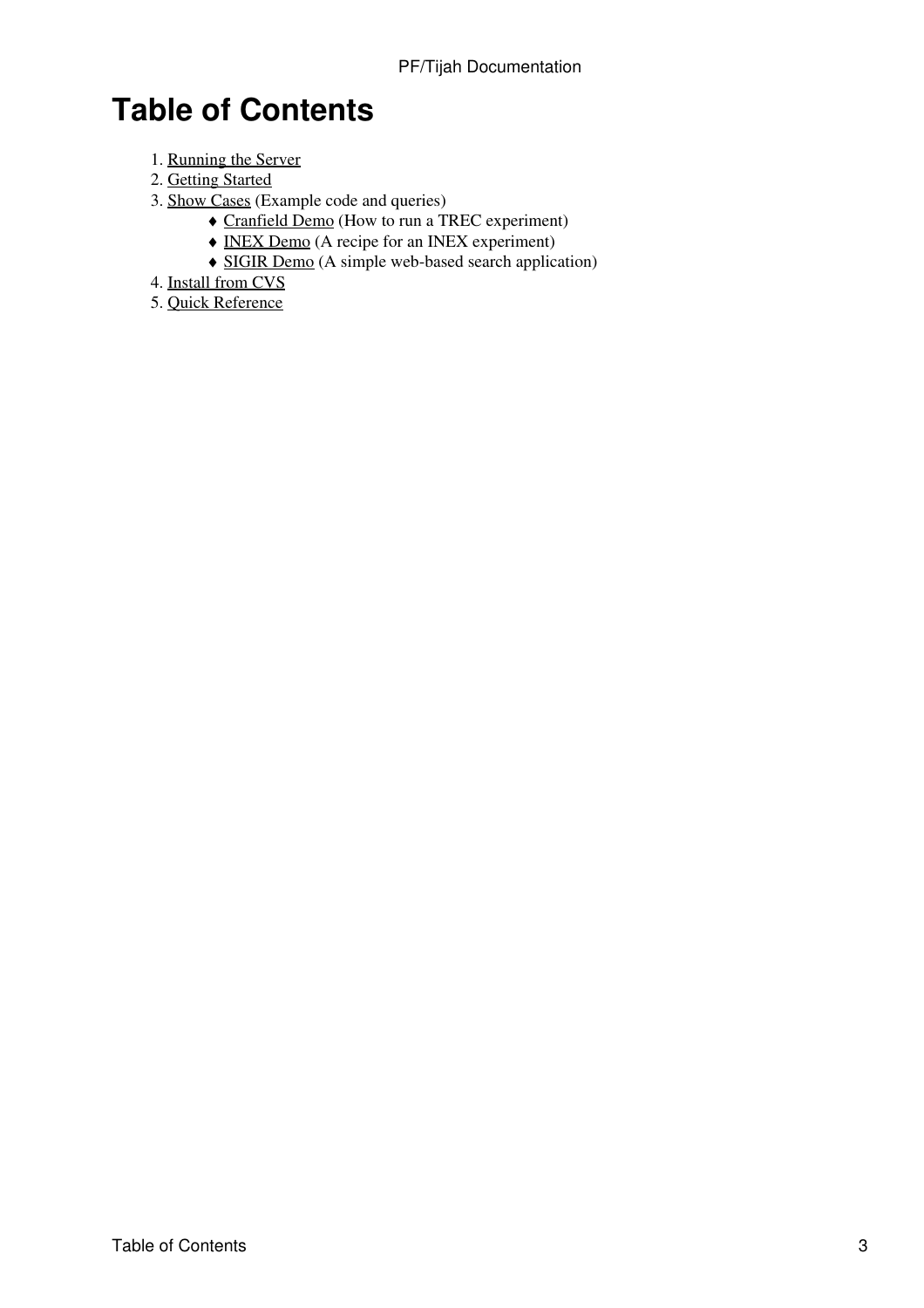## **1 Running The Server**

PF/Tijah runs on a light database backend: MonetDB. To get started, you have to start the MonetDB server and load the Pathfinder module (of course you first have to install the system, see Download). If your run PF/Tijah under Windows, you start the server via the start menu on the task bar (Start -> MonetDB -> MonetDB XQuery Server). In unix-based systems, open a terminal window and type:

```
Mserver --dbinit="module(pathfinder);"
```
Depending on your hardware and installation, you get get a report similar to the following. (Read the MonetDB4 documentation if the server does not start properly.)

```
 # MonetDB Server v4.20.0
 # based on GDK v1.20.0
 # Copyright (c) 1993-2007, CWI. All rights reserved.
 # Compiled for i686-suse-linux-gnu/32bit with 32bit OIDs; dynamically linked.
 # Visit http://monetdb.cwi.nl/ for further information.
 # PF/Tijah module v0.3.0 loaded. http://dbappl.cs.utwente.nl/pftijah
 # MonetDB/XQuery module v0.20.0 loaded
 # XRPC administrative console at http://localhost:50001/admin
```
Warnings like the following: !WARNING: GDKlockHome: created directory /local/MonetDB/ etc. are normal: the server creates an empty database if you run it for the first time. Let's assume the file test.  $xq$  contains the following query:

 $\text{Sets}$  { for \$i in (1, 2, 3) return \$i } </test>

Under windows, you can run XQuery statements by double clicking the  $test$ .  $xq$  file, which opens the query results in your web browser. Alternatively, you can open a DOS command prompt window and operate the system as done in Unix-based systems described next: Open *another* terminal window and type:

MapiClient -lxquery test.xq

#### resulting in

<test>1 2 3</test>

You now can go on using the system as described in the Getting started.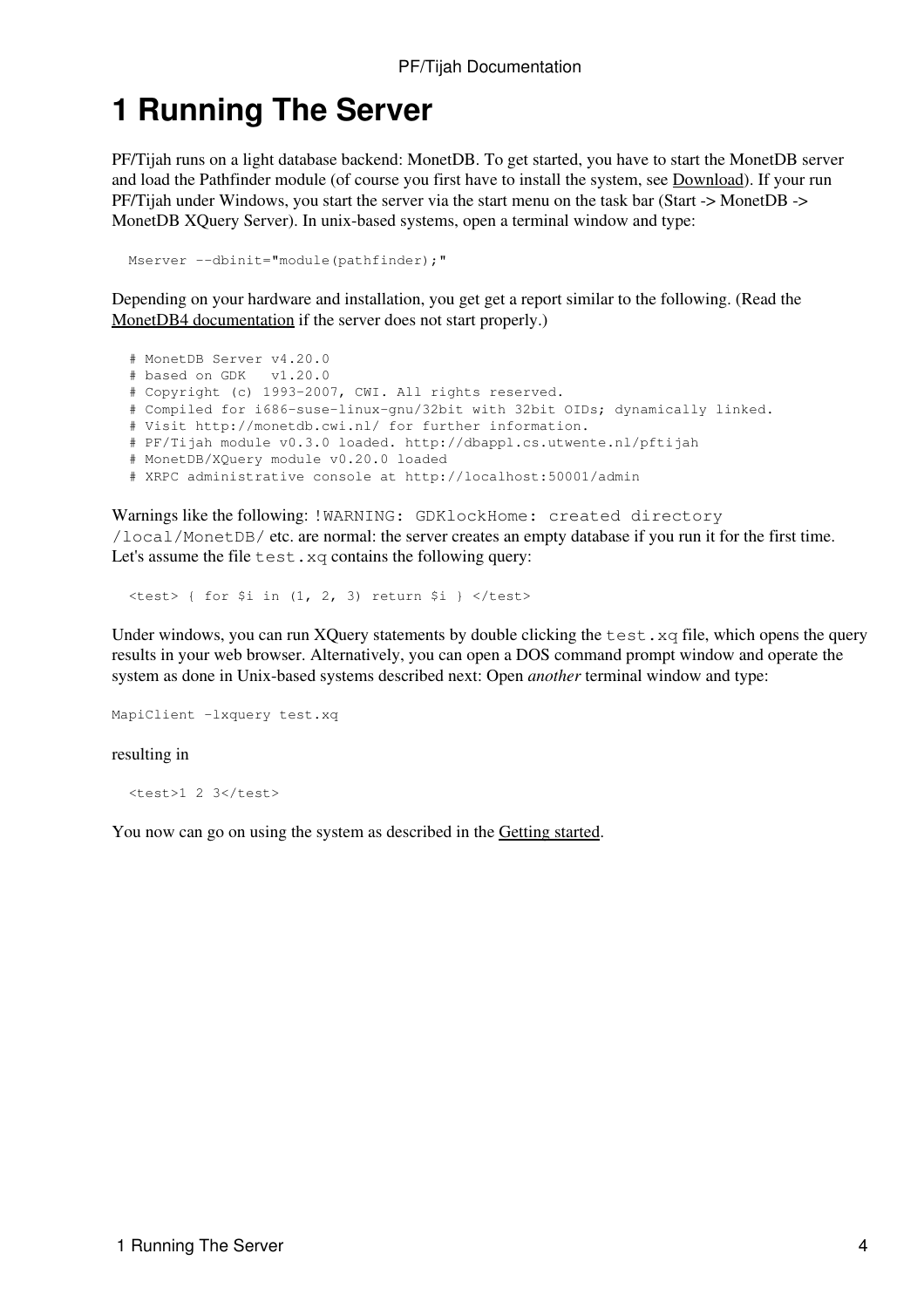# **2 Getting Started**

As XML is mainly a language for document mark-up, *text search* querying or *information retrieval* querying is a natural extension to traditional database querying. Text search querying provides *best matching* instead of *exact matching*, that is, the results of a PF/Tijah text search query do not exactly match the query: Some results may partially match the query. However, the best results are returned first, that is, the results are *not* in document order, but in decreasing order of the estimated probability of relevance to the query. The PF/Tijah extension for text search uses built in XQuery functions and is therefore fully compliant with XQuery 1.0.

### **Quick Start**

To use PF/Tijah search functionality, a full-text index has to be created on a (document) collection. Of course, you first need to start your Mserver (see Running the Server). After loading XML documents into a new collection,

```
 let $dir := "/home/pftijah/"
 let $files := ("mydata.xml", "moredata.xml", "yetmoredata.xml")
 for $file in $files
 return pf:add-doc(concat($dir, $file), $file, "MyCollection")
```
the parameter-free call of

tijah:create-ft-index()

creates such a full-text index on all existing XML collections in the database. The index is automatically updated when new documents are inserted using the standard MonetDB/XQuery document management function  $pf:add-doc()$ . You are now ready to query the collection. The following XQuery returns the titles of HTML nodes in descending order of their relevance to the query "*ir db*":

```
 let $c := collection("MyCollection")
 for $res in tijah:query($c, "//html[about(., ir db)]")
 return $res/head/title
```
## **Indexing**

A full-text index is always associated with one (or many) MonetDB/XQuery collections, like an index on database table. The index is created by the  $t$  i jah: create-ft-index() function. The following example shows how to create an full-text index on two collections:

```
 let $col := ("MyTRECcollection", "MyCLEFcollection")
 tijah:create-ft-index($col)
```
Whenever documents are added to one of the associated collections, the full-text index will be updated as well. So you can create the ft-index before or after adding documents to the database. At a later stage, new collections can be associated to an existing index with the function  $\text{ti}$  jah:extend-ft-index():

```
let $col := ("NEWcollection")
 tijah:extend-ft-index($col)
```
The indexing can also be parameterized with the several options as described below:

```
 let $opt := <TijahOptions stemmer="snowball-english"/>
 let $col := ("MyTRECcollection", "MyCLEFcollection")
```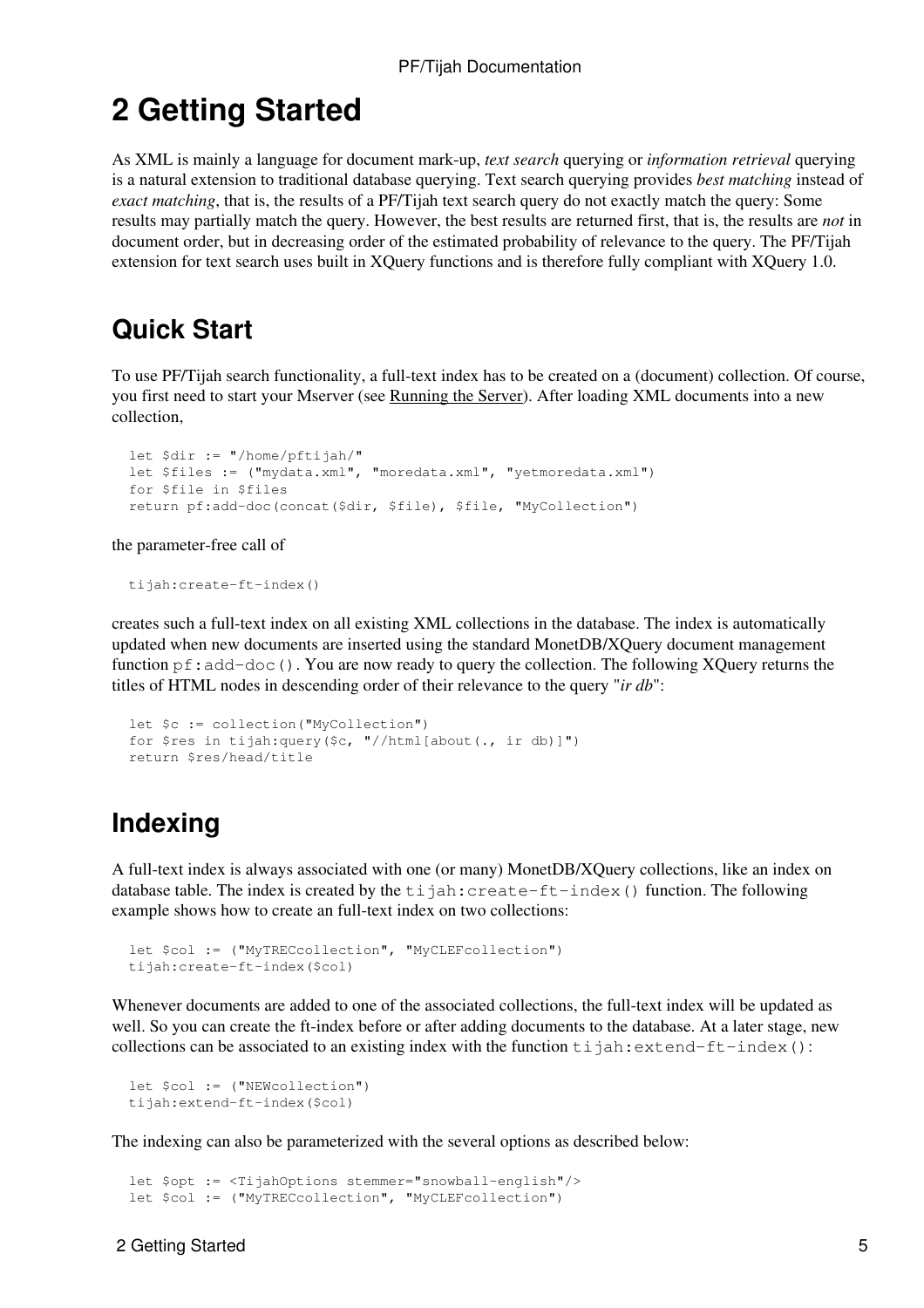```
 tijah:create-ft-index($col, $opt)
```
With the  $\langle Ti \rangle$  jahOptions/> element, the function tijah: create-ft-index() is told to use a specific stemmer, tokenizer, stop words, etc. see Table 1. It is possible to create several indexes, for instance one with stemming and another without. This is specially helpful in scientific evaluations of retrieval approaches. To create multiple indexes, name the index with the TijahOptions attribute  $ft$ -index. The ft-index attribute can be used during indexing *and* during querying. At query time the query processor can then be forced to use a certain named full text index.

| <b>Attribute</b> | <b>Values</b>                                                                       | <b>Description</b>                                                     |
|------------------|-------------------------------------------------------------------------------------|------------------------------------------------------------------------|
| ft-index         | string                                                                              | Name of full-text index that<br>should be used to process the<br>query |
| <b>Istemmer</b>  | ["none", "porter-english", "porter-dutch",<br>"snowball-english", "snowball-dutch"] | Defines the stemmer to be used<br>during indexing                      |

*Table 1, TijahOptions for indexing (the bold value is set by default).*

### **MonetDB/XQuery Document management**

PF-Tijah builds its full-text indexes on collections (or single documents) stored in a MonetDB/XQuery. MonetDB/XQuery provides built-in functions to persistently store XML documents in the database. Documents are added as follows:

```
 pf:add-doc("/home/pftijah/mydata.xml", "mydata.xml")
```
The first argument is the exact path or URL to the document, the second argument is the logical name with which it can be referenced in queries. If you intend to add many small documents, it is wise to group them in MonetDB/XQuery collections as follows. Here, the collection is called *MyCollection*.

```
 let $dir := "/home/pftijah/"
 let $files := ("mydata.xml", "moredata.xml", "yetmoredata.xml")
 for $file in $files
 return pf:add-doc(concat($dir, $file), $file, "MyCollection")
```
## **Text Search**

Text search is performed with the built-in function  $\forall$  i  $\exists$  ah: query(), which inputs a node sequence and a so-called NEXI query. NEXI is an acronym for *Narrowed Extended XPath I*. NEXI queries are 'narrowed XPath' because the only use the descendant step (and self step) from XPath, and they are 'extended XPath' because of the special about () function:

```
 let $c := collection("MyCollection")
 for $res in tijah:query($c, "//html[about(., ir db)]")
 return $res/head/title
```
The function  $\text{ti}$  jah: query() returns a ranked sequence of nodes, that is, the nodes that best match the NEXI query are returned first. Each returned node is scored by PF/Tijah. It is hard to return nodes and scores directly because of the XQuery data model. Therefore, PF/Tijah provides additional built in functions to access nodes and scores separately. To access the scores the query is broken down in a first step:  $t$ ijah: query-id(), which returns a unique id, and follow-up steps which can be used to return either the nodes with  $\text{ti}$  jah:nodes(), or the scores with  $\text{ti}$  jah:score(), or both as shown below.

```
 let $c := collection("MyCollection")
```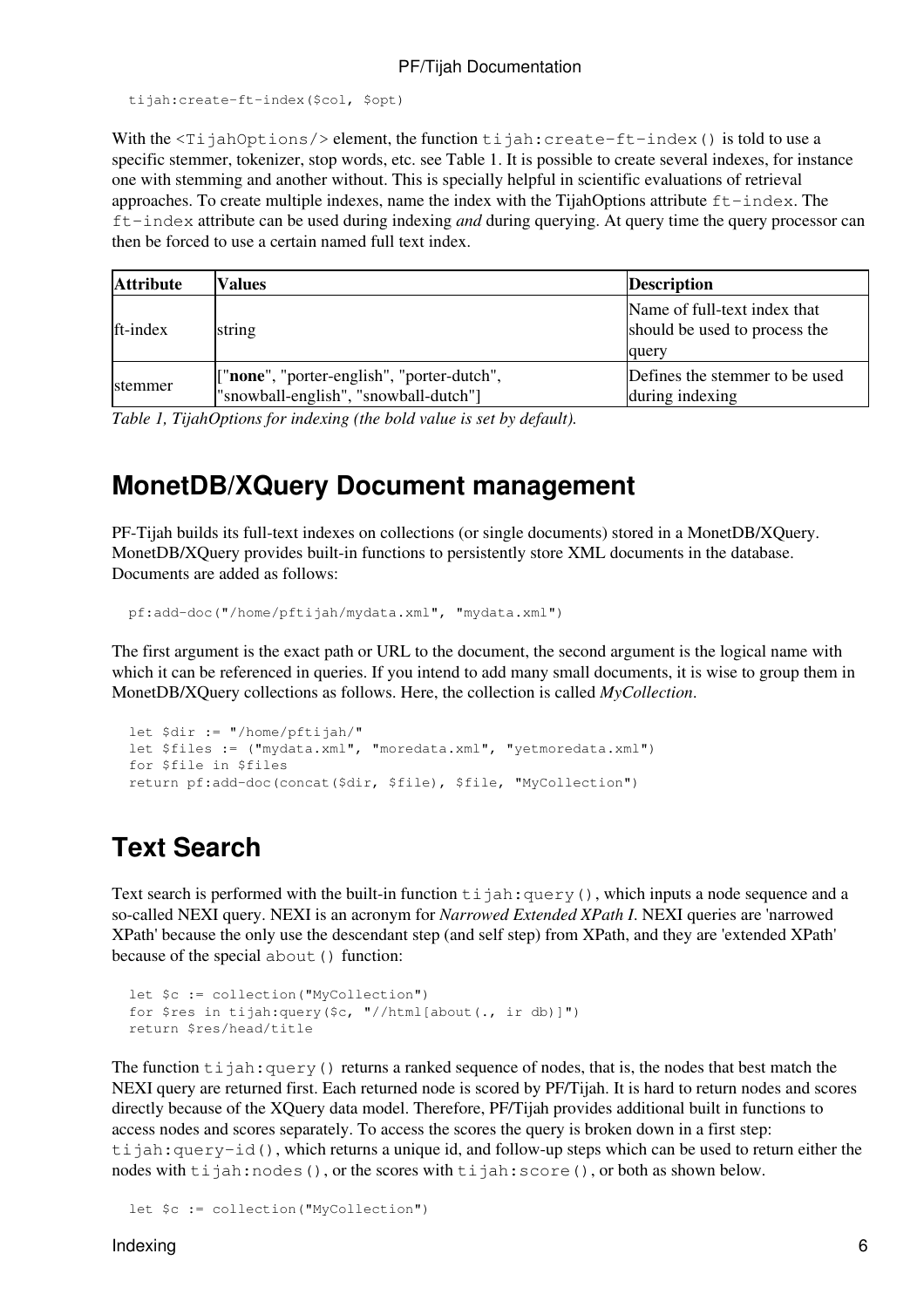```
let \Sqid := tijah:query-id(\Sc, "//html[about(., ir db)]"))
 for $res in tijah:nodes($qid)
 let $score := tijah:score($qid, $res)
 return <title score="{$score}"> {$res/head/title/text()} </title>
```
The functions are defined such that  $\text{ti}$  jah: query() semantically equals tijah:nodes(tijah:query-id()), though the latter needs longer to execute.

The system supports two more functions,  $\pm i$  jah: queryall() and  $\pm i$  jah: queryall-id(), that search all collections indexed by the full text index. The functions are equal to  $\forall$  i jah: query() and  $t$ ijah: $query-id()$ , except that they do not take the first parameter of those functions, the start node-set. In case our ft-index is associated only to the collection MyCollection, we could abbreviate the introductory example as follows:

```
 for $res in tijah:queryall("//html[about(., ir db)]")
 return $res/head/title
```
All query functions allow the inclusion of any number of options by means of a special empty XML element <TijahOptions/> as the last parameter.

```
 let $opt := <TijahOptions returnNumber="10" ir-model="NLLR"/>
 let $c := collection("MyCollection")
 for $res in tijah:query($c, "//html[about(., xml)]", $opt)
 return $res//title
```
Of course, options can also be loaded from a file with let opt :=  $doc("options.xml")$ . With these options, the user can for instance overwrite the default for scoring in an about clause (using the attribute ir-model), or specify the number of nodes that need to be returned (using the attribute returnNumber). Table 2, lists the options that are currently supported. Please note, some combinations of options might not be supported.

| <b>Attribute</b>                      | <b>Values</b>                             | <b>Description</b>                                                             |
|---------------------------------------|-------------------------------------------|--------------------------------------------------------------------------------|
| lir-model                             | ["NLLR", "LMS", "LM",<br>"OKAPI"]         | Specifies the model used to generate scores                                    |
|                                       | collection-lambda float (between 0 and 1) | Specifies the interpolation parameter for the ir-models<br>"NLLR" and "LMS"    |
| okapi-b                               | float                                     | Specifies the ir-model "OKAPI" (BM25) parameter b                              |
| okapi-k1                              | float                                     | Specifies the ir-model "OKAPI" (BM25) parameter k1                             |
| ft-index                              | string                                    | Name of full-text index that should be used to process the<br>query            |
| returnNumber                          | integer                                   | Maximum number of nodes to be returned                                         |
| rmoverlap                             | ["false", "true"]                         | Remove overlapping elements from the query results                             |
| [txtmodel_returnall ["false", "true"] |                                           | If true, then all queried elements (matching and<br>non-matching) are returned |
| debug                                 | $\left[$ "0", "1",  "9"]                  | Provide different levels of debug information (0 is no<br>debug information)   |

*Table 2, TijahOptions for querying (the bold value is set by default).*

Next: See example usages of PF/Tijah in the Show Cases.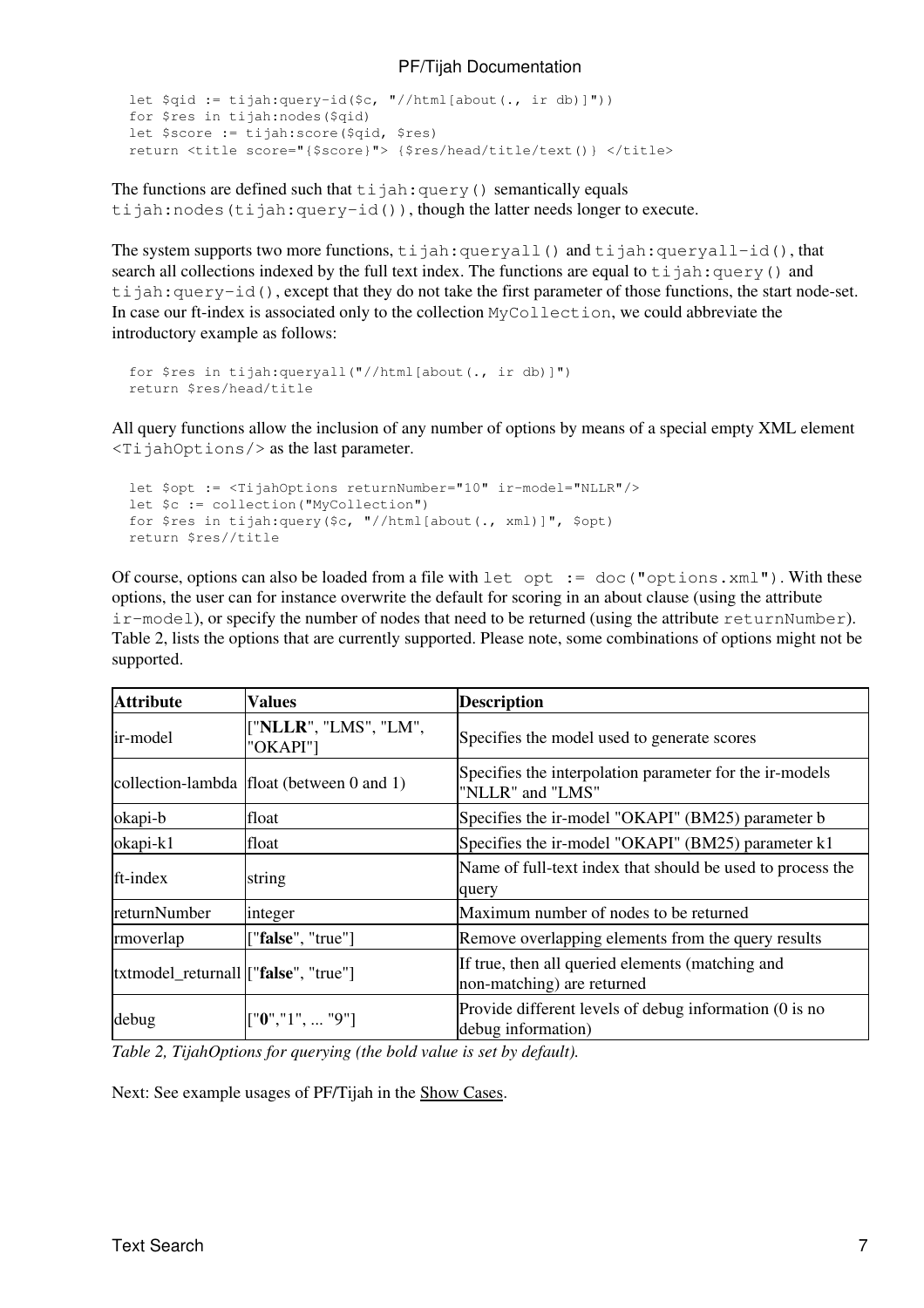# **3 Show Cases**

Here we gather example usage of PF/Tijah, both for research purposes as for rapid development of search applications.

- 1. Cranfield Demo (How to run a TREC experiment)
- 2. INEX Demo (A recipe for an INEX experiment)
- 3. SIGIR Demo (A simple web-based search application)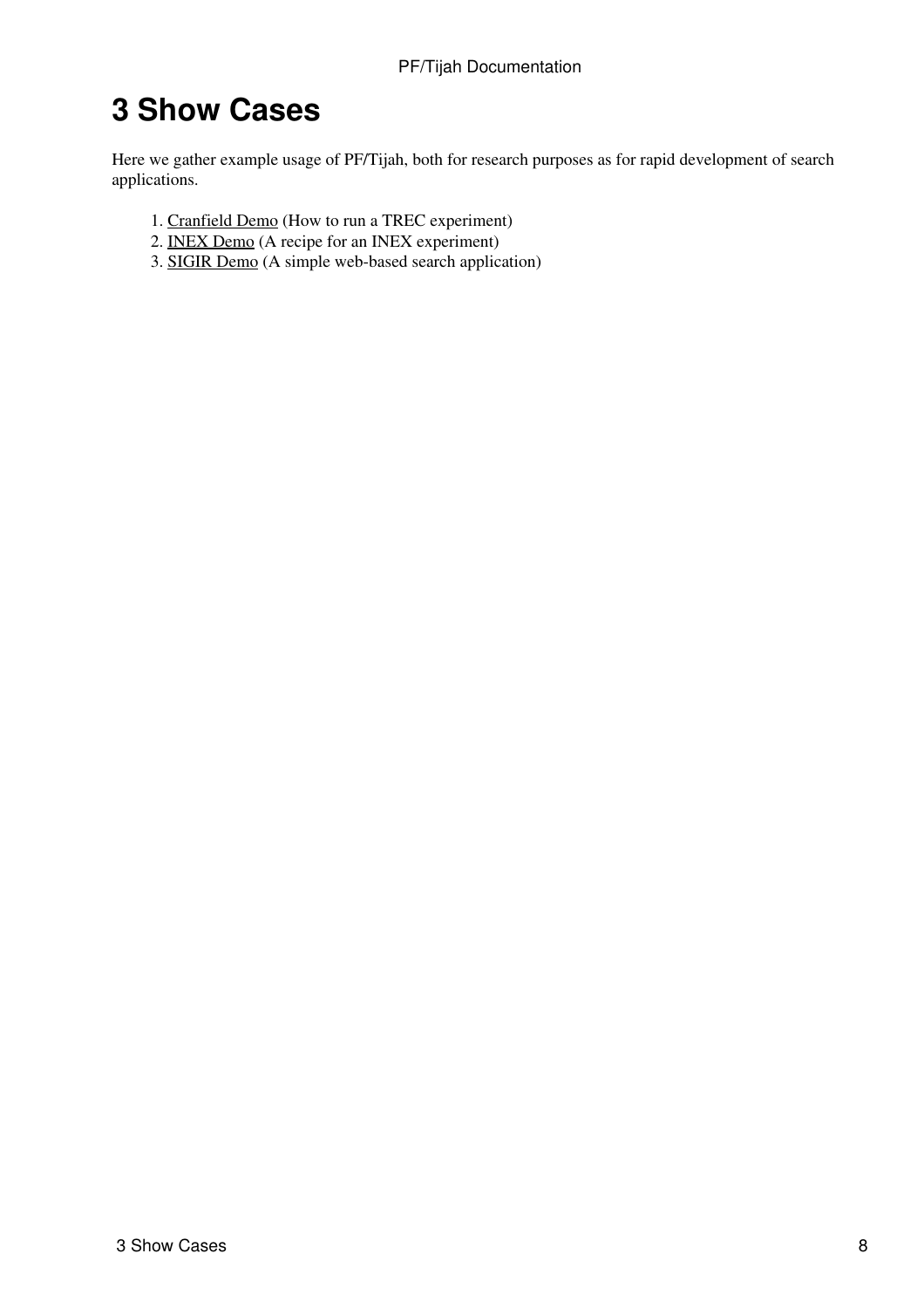## **3.1 Cranfield Demo**

The evaluation of information retrieval systems was pioneered in famous experiments conducted at the University of Cranfield by Cyril Cleverdon and his collegues in the late 1950's and early 1960's (Cleverdon 1967). In the Cranfield studies, retrieval experiments were conducted on test databases in a controlled, laboratory-like setting. The aim of the research was to find ways to improve the retrieval effectiveness of information retrieval systems by developing better indexing languages and methods. The components of the Cranfield experiments were:

- 1. a collection of *documents* (cran.xml),
- 2. a set of user *requests* (crantop.xml), and
- 3. a set of *relevance judgments* (cran.qrels), that is a set of documents judged to be relevant to each query

Together, these components form an information retrieval *test collection*. The success of the Cranfield experiments led to researchers arguing for the need of creating an `ideal' test collection (Sparck Jones and Van Rijsbergen 1975). The wish for bigger and more realistic test collections was realised by the Text Retrieval Conferences, TREC for short. The basis of TREC is that a central organisation (the USA National Institute for Standards and Technology: NIST) builds the test collection, and researchers around the world use it to test their own methods and systems. TREC provides common common tasks, common effectiveness measures, and common evaluation procedures (Voorhees and Harman 2005).

### **How to run a simple TREC experiment**

We use the Cranfield data to show how to run a simple TREC experiment. We create a full text index with:

```
 tijah:create-ft-index(<TijahOptions stemmer="snowball-english"/>)
\langle
```
and we insert the data. We call the collection "CRAN".

```
 pf:add-doc("http://dbappl.cs.utwente.nl/pftijah/data/cran.xml", 
    "cran.xml", "CRAN")
\langle \rangle
```
(Please note that <> on the last line is optional. It is used in the interactive terminal to mark the end of a query.) In this case the test data consist of a single XML file, but in collections of more realistic size we will have to add several files. Of course, the Cranfield data at that time was not marked up as XML (or SGML for that matter). We converted the data to XML following the standard markup of most TREC collections. The following query executes Cranfield topic 14 on the data (in TREC, requests are called 'topics').

```
 declare function tijah:cran-test001($query_num as xs:integer, $query as xs:string) 
   as xs:string*
 {
   (: given query number and query, return the top 1000 documents
     in TREC output format :)
   let $opt := <TijahOptions ir-model="NLLR" collection-lambda="0.8"
                             returnNumber="1000"/>
   let $query_text := tijah:tokenize($query)
  let \betaquery_nexi := concat("//DOC[about(., ", \betaquery_text, ")]")
   let $coll := collection("CRAN")
   let $id := tijah:query-id($coll, $query_nexi, $opt)
   for $doc at $rank in tijah:nodes($id)
   return string-join((string($query_num), "Q0",
   normalize-space(exactly-one($doc//DOCNO/text())), string($rank),
       string(tijah:score($id, $doc)), "UT001"), " ")
 };
```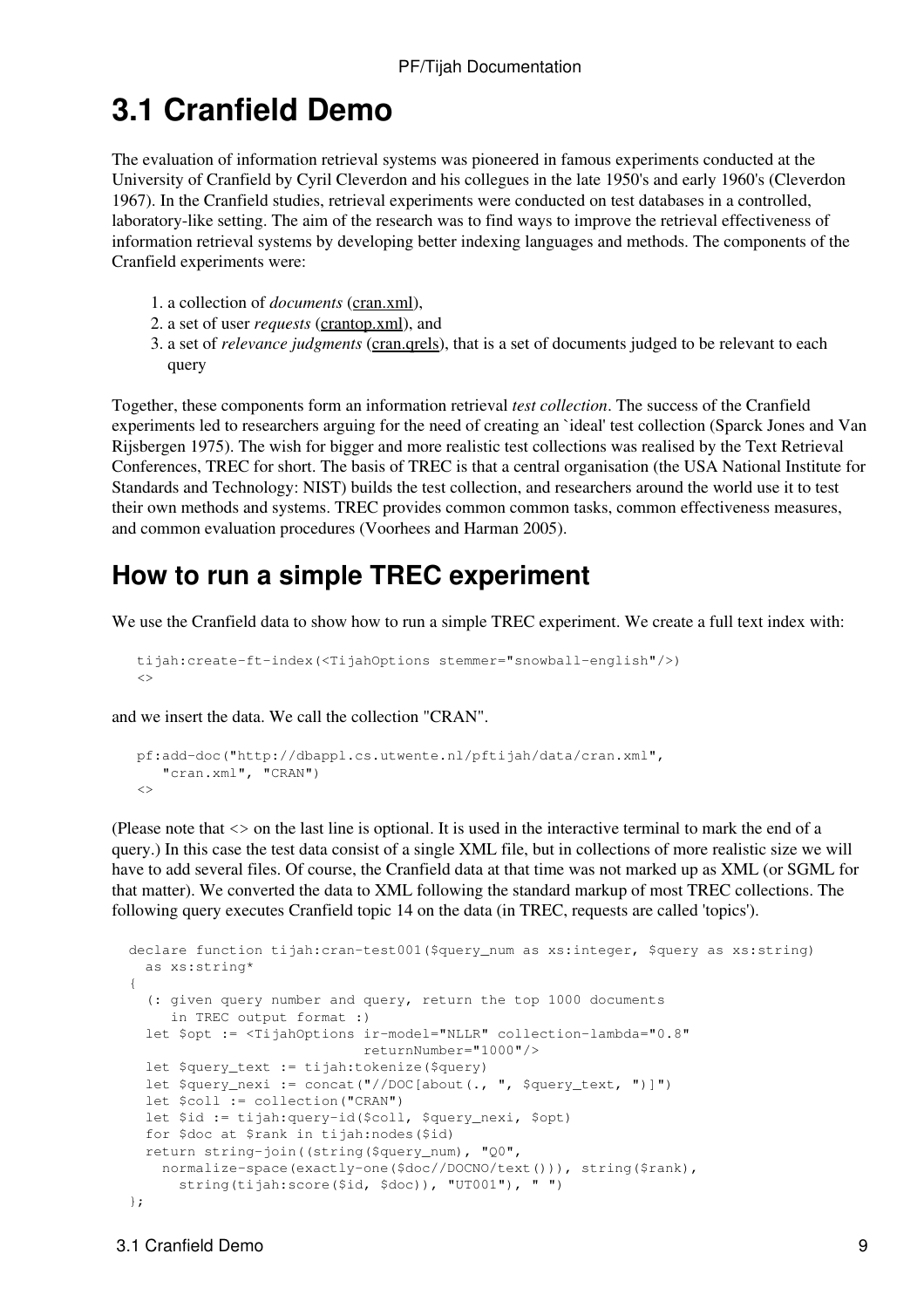```
 tijah:cran-test001(14, "papers on shock-sound wave interaction")
\leq
```
The user-defined function tijah: cran-test001 () contains all details of the experiment. The return line of the function creates non-XML output for the trec\_eval program, the standard software provided by TREC to compute effectiveness measures for a run. trec\_eval needs relational input; it cannot read XML. We use standard XQuery string operations (see: http://www.w3.org/TR/xpath-functions/) to return a sequence of strings that simulates relational output. Pathfinder will format such a sequence as comma-separated strings on separate lines with quotes. For trec\_eval, quotes and commas need to be removed (see below).

The following query  $cran-tree \cdot xq$  executes a complete TREC experiment on the Cranfield data. Such an experiment is called a *run* in the remainder of this section. The query creates the output for all requests in the file topics.xml .

```
 declare function tijah:cran-test001($query_num as xs:integer, $query as xs:string) 
   as xs:string* 
 {
   function as above
 };
 let $topics_doc := doc("http://dbappl.cs.utwente.nl/pftijah/data/crantop.xml")
 for $top in $topics_doc//top
 let $query_num := exactly-one($top/num/text())
 let $query := exactly-one($top/description/text())
 return tijah:cran-test001($query_num, $query)
\leftrightarrow
```
For large collections, running all topics as a single query, i.e., as a single *database transaction*, is unwise, since the whole transaction fails in case of a small error in one of the queries. The transaction will also fail if there is not enough memory to run all 225 Cranfield topics in one transaction.

MapiClient -lx cran-trec.xq -odm | tr -d '",' > experiment.out

The command  $tr -d$  '", ' removes the quotes and commas ( $tr$  is a standard Linux command; under Windows, open the output file in an editor and use find-replace to remove quotes and commas): The trec\_eval program can be downloaded from http://trec.nist.gov/trec\_eval . It needs the output run and the cran.qrels file. The evaluation results are generated as follows:

```
 trec_eval cran.qrels experiment.out
```
Next: Read how to do an evaluation for the Initiative for the Evaluation of XML Retrieval in: INEX Demo.

### **References**

- Cyril W. Cleverdon (1967). The Cranfield Tests on Index Language Devices, *Aslib Proceedings 19*, pages 173-192. (Reprinted in *Readings in information retrieval*, pages 47 - 59, 1997)
- Karen Sparck Jones, C.J. (Keith) van Rijsbergen (1975). Report on the need for and provision of an" ideal" information retrieval test collection. *British Library Research and Development Report*
- Ellen M. Voorhees and Donna K. Harman, editors (2005). TREC: Experiment and Evaluation in Information Retrieval, *MIT Press*
- Ellen M. Voorhees and Donna K. Harman. Common evaluation measures. In: ''Proceedings of the 15th Text Retrieval Conference (TREC), 2006 pdf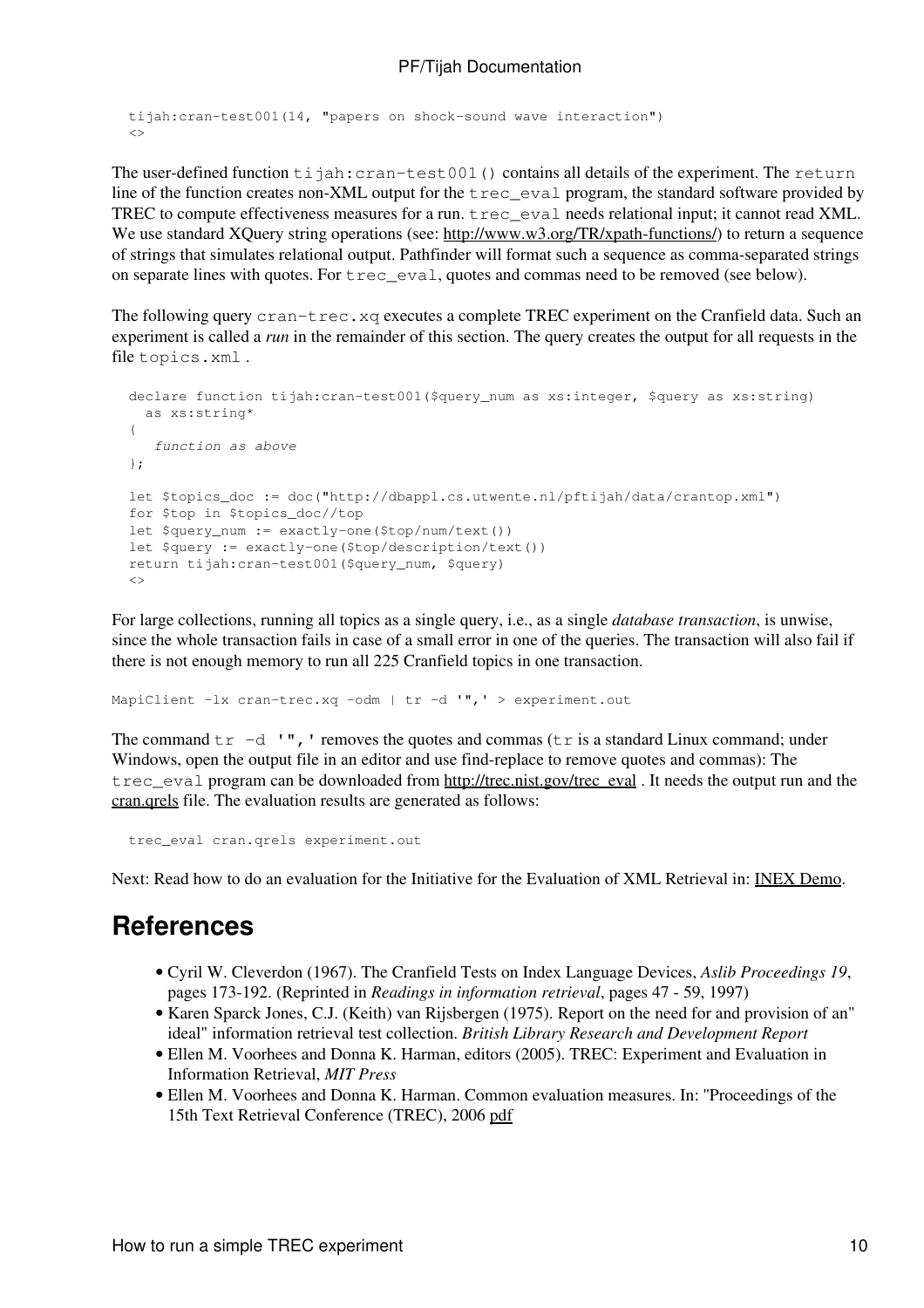# **3.2 INEX Demo**

The INitiative for the Evaluation of XML retrieval (INEX) was set up in 2002 to assist the evaluation of XML search systems. INEX provides several large XML test collections and appropriate scoring methods. Much of the development of the Tijah system was motivated by these collections and methods. This page contains a small recipe for doing INEX with PF/Tijah.

*NB The documents, queries and relevance judgements described on this page are available to INEX participants only.*

## **Indexing INEX Wikipedia**

INEX 2007 uses a document collection made from English Wikipedia documents. The collection consists of the 4.6 GB of data divided over 659,388 single XML article files, consisting of about 30 million XML elements in total. PF/Tijah is optimized for loading big XML files. The fastest way to insert the data in the database is to glue all tiny XML files together into bigger files, and insert those. This is shown in the following script:

```
 #!/bin/sh -e
  # Script to index INEX wikipedia. The scripts glues for each part of 
  # the data the XML files together. The glued files are put in /tmp
  # The script assumes that the server can access /tmp, i.e., it runs
  # on the same machine
 #
  MAPI='MapiClient -lx '
  echo "tijah:create-ft-index()" | $MAPI
  for d in `ls -d part-*`
  do
    echo "$d"
    echo "<wiki part=\"$d\">" >/tmp/$d.xml
   find \dots -name "*.xml" -exec cat \{\{\}\}; | grep -v "<?xml" >>/tmp/$d.xml
    echo "</wiki>" >>/tmp/$d.xml
    echo "pf:add-doc(\"/tmp/$d.xml\", \"$d.xml\")" | $MAPI
    rm -f /tmp/$d.xml
  done
```
This should take about an hour, provided that your machine has enough main memory. If you insist on inserting the files "as they are", you should group them into Pathfinder collections, and you should add them in a small number of transactions (for instance per directory).

## **Querying INEX Wikipedia**

Inex provides topics: small natural language descriptions of a user's information need consisting of a so-called title, a description and a narrative. Additionally, the topic contains a 'castitle', or *content-and-structure* title: a structured information retrieval query using NEXI. NEXI stands for *Narrowed Extended XPath I*, a narrowed version of XPath that uses descendant steps only, and that is extended with a special about() function.

```
 <?xml version="1.0" encoding="ISO-8859-1"?>
 <!DOCTYPE inex_topic SYSTEM "topic.dtd">
 <inex_topic topic_id="405" ct_no="197">
 <title>"The Old Man and the Sea"</title>
 <castitle>//*[about(.//collectionlink,"the old man and the sea")]</castitle>
 <description>Looking for references to the book "The Old Man and the Sea"</description>
 <narrative>I am writing an essay on the book "The Old Man and the Sea" and would
 like to get all the contexts in which the book is referenced.</narrative>
 <ontopic_keywords>Old Man Sea Hemingway Ernest</ontopic_keywords>
 </inex_topic>
```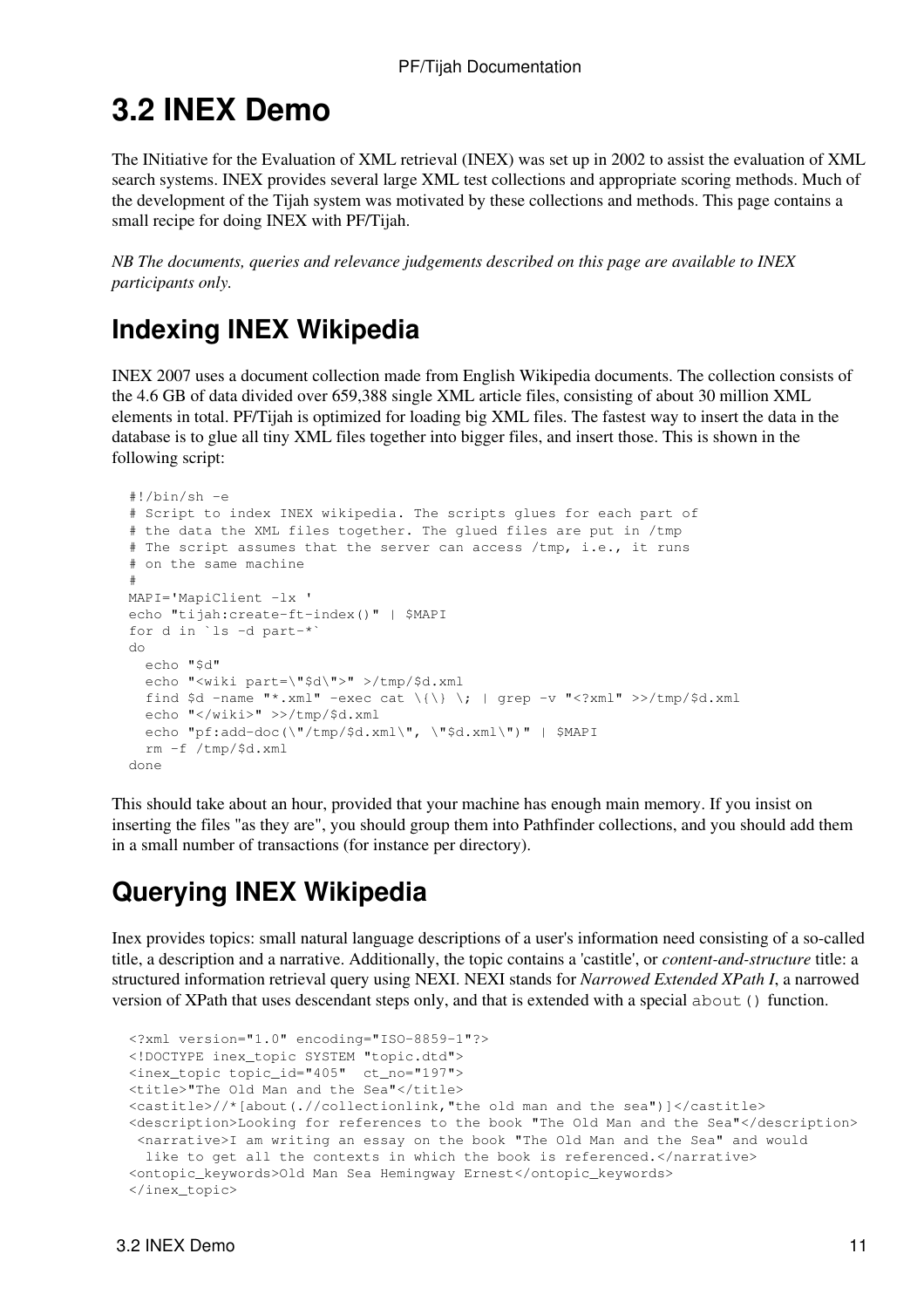The query below produces the output for INEX topic 289. The query starts of with a function for generating the paths of the result elements. The query gets the nexi query from the topics file 289.xml, executes the query and gathers all results to produce the official INEX run result. For more information, see the: INEX 2006 Retrieval Task and Result Submission Specification

```
 (: INEX query for topic 289 written by Roel van Os :)
 declare function tijah:getINEXPath ( $node as node() ) as xs:string 
 {
   (: This function determines for a given XML element the path to it from
      the article root. This path expression is a valid XPathâexpression,
      in the form /article[1]/sec[1]/p[3]
     :)
  let $pathelements := for $a in $node/ancestor-or-self::*
    where ( name($a) != "books" and name($a) != "journal" (: for IEEE collection :)
          and name(\Sa) != "wiki")
     return
      if ( name (\hat{a}) = "article" ) then "article[1]"
       else concat(name($a), "[" ,
         count($a/preceding-sibling::*[name()=name($a)]) + 1, "]")
   return string-join( $pathelements, "/" )
 };
 (: Configuration of the IR subsystem. Many more options apply,
    see Documentation :)
 let $options := <TijahOptions returnNumber="1500"/>
let $topic := doc("/local/inex/topics-2006-005/289.xml")//inex topic
 let $nexi := string-join($topic/castitle/text(),"")
 (: Perform the IR query, returning a sequence of nodes :)
 let $nodes := tijah:queryall($nexi, $options)
 (: Return a topic element :)
 return <topic topic-id="{$topic/@topic_id}"> {
   for $node at $rank in $nodes
   return
     <result>
       <file> { data($node/ancestor-or-self::article/name/@id) } </file>
       <path> { tijah:getINEXPath($node) } </path>
      \langle \text{rank} \rangle { \langle \text{rank} \rangle \langle \text{rank} \rangle </result>
   } </topic>
```
To get evaluation results for a full INEX run, you need the INEX *relevance judgements* and the EvalJ evaluation program.

Next: Read how to make a simple web-based search application in the SIGIR Demo.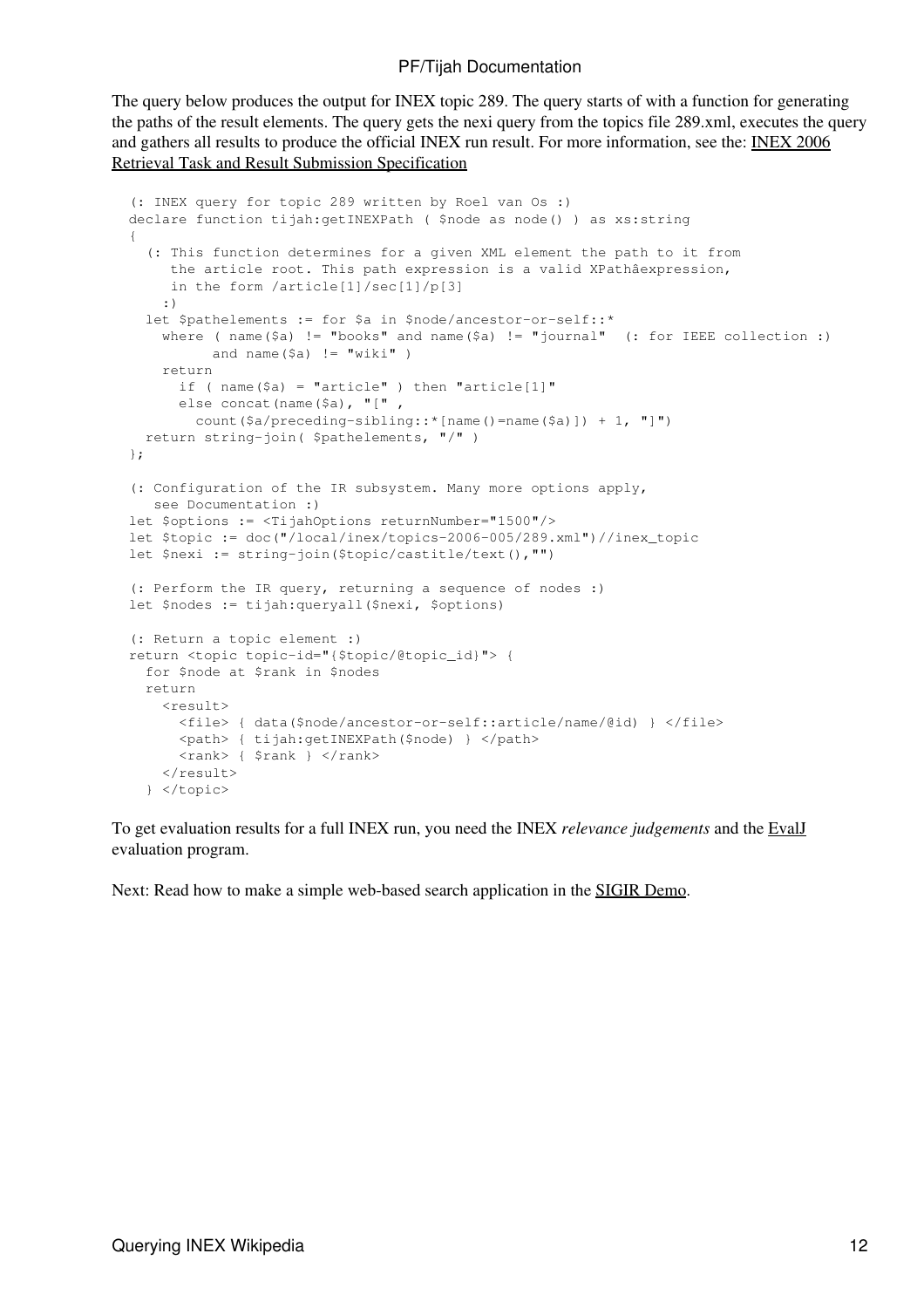# **3.3 SIGIR Demo**

The SIGIR demo can be found here: http://www.sigir2007.org/search

PF/Tijah is perfect for rapid prototyping and for quickly developing search applications. This page describes the use of XQuery for building a web-based search engine. We describe the SIGIR search demo developed for the 30th anniversary of SIGIR. The demo system searches the abstracts the SIGIR proceedings of the last 30 years: (sigir.xml). Below you see an excerpt of the data.

```
 <proceedings>
   <mtitle>SIGIR 2004</mtitle>
  <paper> <authors>
      <author>Djoerd Hiemstra</author>
      <author>Stephen E. Robertson</author>
       <author>Hugo Zaragoza</author>
     </authors>
     <locations>
       <location>The Netherlands</location>
       <location>UK</location>
    </locations>
     <title>Parsimonious language models for information retrieval</title>
     <abstract>
      We systematically investigate a new approach to estimating the parameters
      of language models for information retrieval, called parsimonious 
      language models. Parsimonious language models explicitly address the 
      relation between levels of language models thatare typically used for 
      smoothing. As such, they need fewer (non-zero) parameters to describe 
      the data.
(1, 1)
```
### **Inserting the data**

As before, the data is inserted in the database by creating the index, and adding one or more documents. In the following query, we combined index creation and document insertion in one single database transaction. We named the index "SIGIR" and use Porter's stemmer for English. (<> at the end is only needed in the interactive terminal to mark the end of the query.)

```
 let $opt := <TijahOptions ft-index="SIGIR" stemmer="snowball-english"/>
 return 
 ( tijah:create-ft-index($opt), 
   pf:add-doc("http://dbappl.cs.utwente.nl/pftijah/data/sigir.xml", "sigir.xml")
\lambda\langle \rangle
```
## **Querying the data**

The demo shows several search applications that return elements that do not themselves contain the content searched for: expert search, temporal search and geographical search. For instance, when searching for an expert on *"XML retrieval"*, the author element itself does not contain the word *XML"* nor the word *"retrieval"*. For each distinct author, therefore, we have to aggregate (in this case: sum up) the scores of papers they authored, and order the authors by the aggregated scores. The top author can be considered the SIGIR expert on XML retrieval. This is done in the following query.

```
 let $doc := doc("sigir.xml")
 let $nexi := "//paper[about(.//title, XML retrieval) or 
                        about(.//abstract, XML retrieval)]"
 let $opt := <TijahOptions ft-index="SIGIR" ir-model="LMS"
    collection-lambda="0.8" returnNumber="50" />
```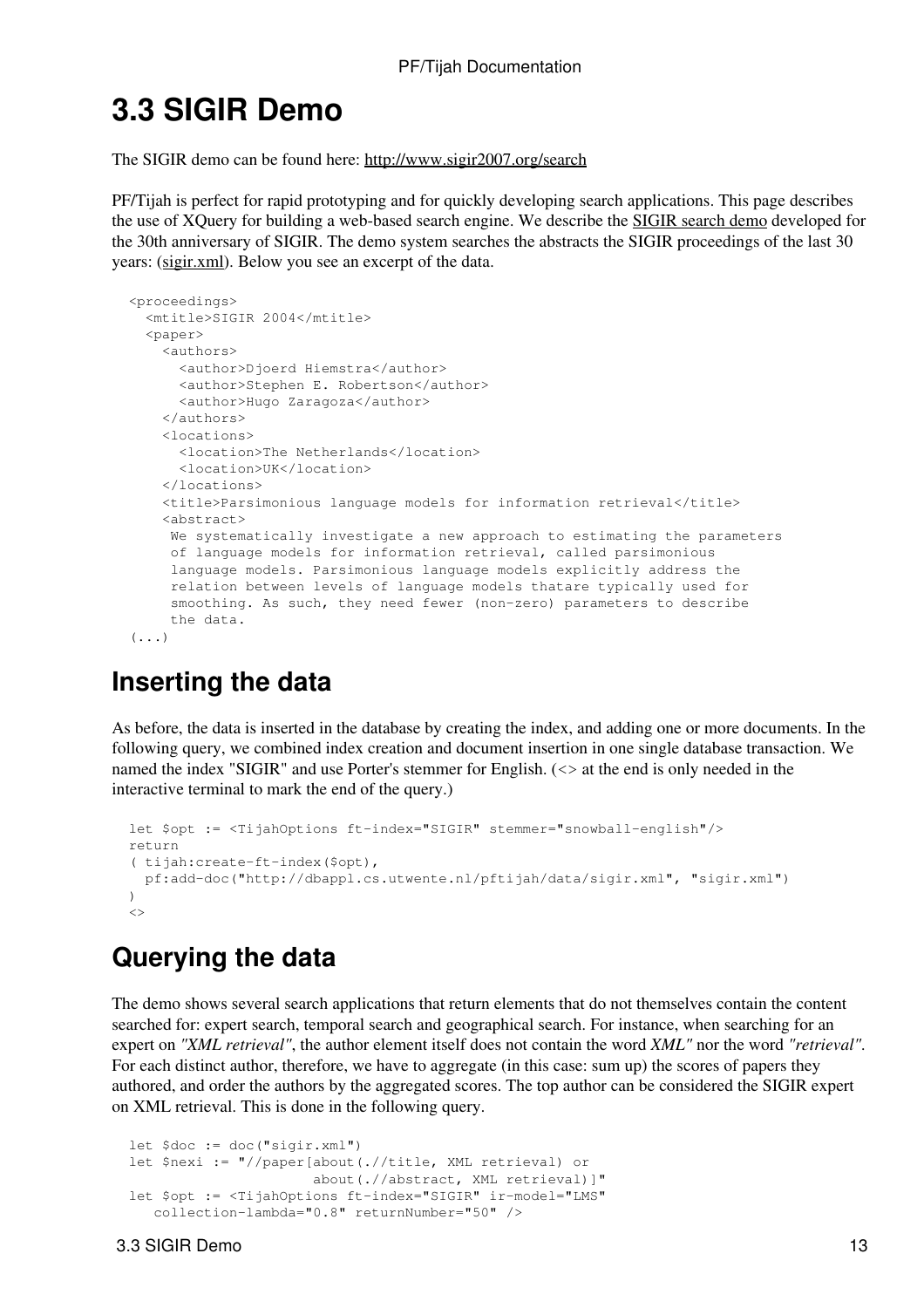```
 let $qid := tijah:query-id($doc, $nexi, $opt)
 let $nodes := tijah:nodes($qid)
 let $result :=
   for $author in distinct-values ($nodes//author) (: for every distinct author :)
   let $papers := for $paper in $nodes
                  where $paper//author = $author
                 return $paper (: get his/her papers :)
   let $score := sum( for $paper in $papers
                      return tijah:score($qid, $paper) div 
                          count($paper//author) ) (: sum up the scores per author :)
   order by $score descending
   return
   <expert tijahscore="{$score}"> <name> { $author } </name>
   { for $p at $r in $papers
   where fr < 5 return
    <evidence> { $p//title }
       <authors> { string-join($p//author, ", ") } </authors>
       <booktitle>Proceedings of { $p/../mtitle/text() } </booktitle>
     </evidence>
   }
   </expert>
 (: to get the first 10 :)
 for $res at $rank in subsequence($result, 1, 10)
 return $res
\langle \rangle
```
The output of this query contains XML elements like <expert> and <evidence> that have to be translated by the web application to HTML tags. In a real search application, the user must be able to inspect the abstracts of the returned documents, the full proceedings in which they appeared, and the other SIGIR papers written by the expert. Since PF/Tijah is embedded in MonetDB/XQuery, this information is easily selected from the database by ordinary queries. For instance, selecting all SIGIR papers authored by *"Norbert Fuhr"*, is done as follows:

```
 for $p in doc("sigir.xml")//paper[.//author = "Norbert Fuhr"]
 return $p
\langle
```
### **Using CGI and the MapiClient**

Have a look at the following basic Perl CGI script, sightest.cgi, for a simple but complete example implementation of the SIGIR expert search application. The script is meant to run on an Apache Web server. Please note that the script can be improved in several ways (for instance by proper use of the Perl modules like CGI.pm). The exact same script is running here: SIGIR demo test version.

## **Using XML RPC**

MonetDB provides a standard interface for XML Remote Procedure Calls (XML RPC), which allows calling simple remote XQuery functions such as  $sigit:ExpertSearch()$  as defined in the following module that is stored on the server: http://pathfinder.cs.utwente.nl:54775/export/sigir.xq (*for security reasons we have closed access from some ip numbers, drop us a message if you like to get access, or download the XRPC example method here: sigir.xq*) The function sigir:ExpertSearch() acts as a stored procedure that can be called from a client programme using XML RPC. Have a look at the following simple Java class TijahSoap.java and the Java programme ExpertSearch.java for an example of how to call the expert search function via XML RPC in Java. Please note that these Java examples can be improved in several ways again, for instance using standard classes for XML RPC instead of simply passing the XML RPC call via HTTP to the server. More information about XRPC in MonetDB can be found in the MonetDB XQuery documentation.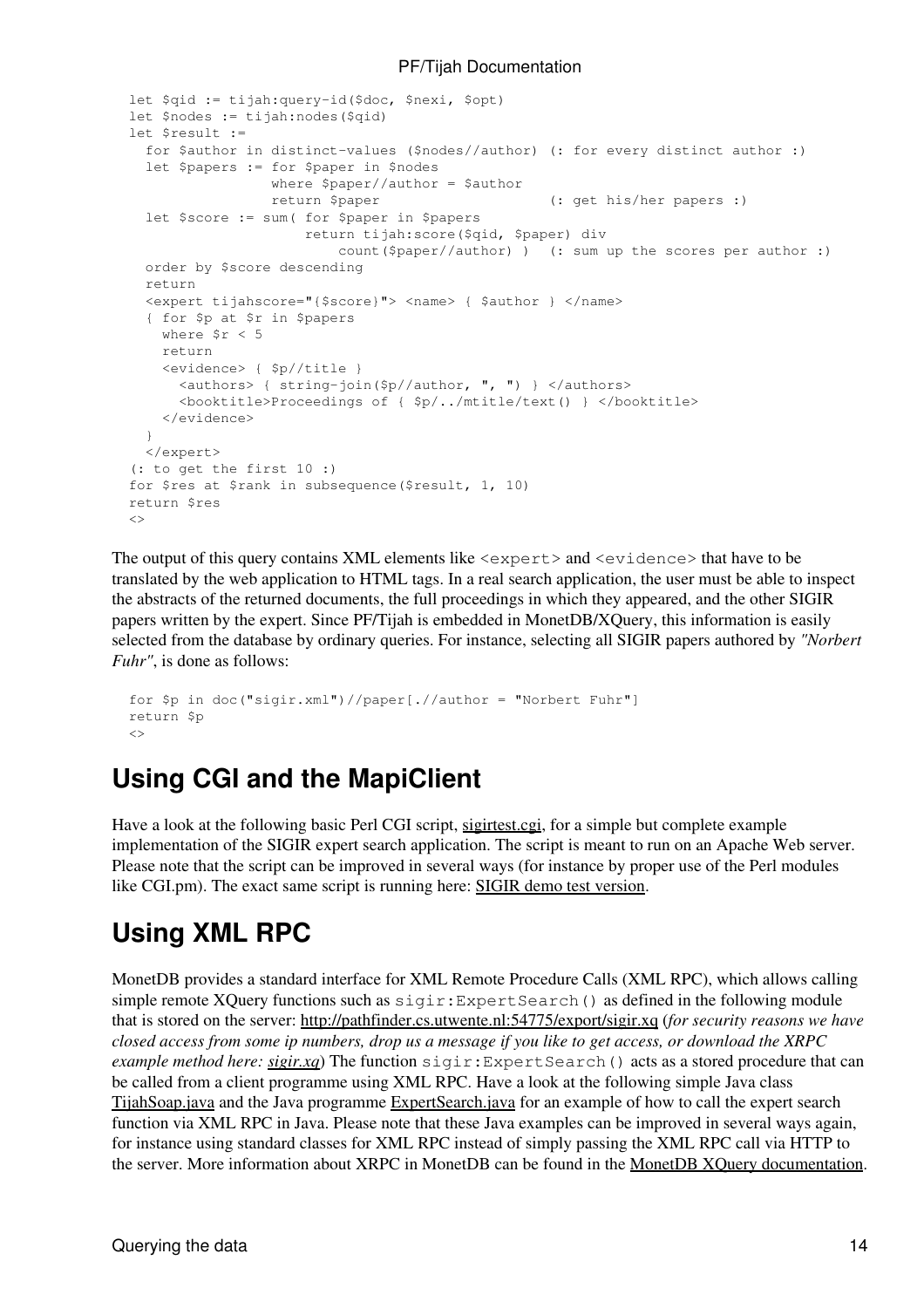# **4 Install From CVS**

The development is done on the pathfinder CVS. To install the CVS version of pathfinder (on a Linux or other Unix-based system), download and run the following script: install-pftijah-cvs.sh, change it's MONETDB PREFIX variable to point to the install directory of your preference. The script follows the steps explained below.

## **Requirements**

You need the following tools to compile MonetDB and pathfinder from CVS:

- make
- a C/C++-compiler. gcc is recommended.
- autoconf
- automake
- autogen
- libtool
- flex (or equivalent)
- bison (or equivalent)
- python, including headers and python-devel
- libxml2, including headers

You first have to decide where your MonetDB installation should reside. You can install it locally e.g. in a subdirectory of your home directory, or you can install it globally (system-wide). In the case of a system-wide installation, no extra steps have to be performed: you can skip step 1 and proceed directly to step 2.

### **Step 1 (local installation): prepare directories and search paths**

In case of a local installation you have to prepare this directory before installing. Suppose you are using /local/MonetDB as the installation directory:

```
 export MONETDB_PREFIX=/local/MonetDB
 mkdir $MONETDB_PREFIX
```
Of course, the latter command is only necessary if the directory did not exist yet. In the remainder of this page, *\$MONETDB\_PREFIX* signifies the installation directory you chose. The following can be placed at the end of your shell's configuration file (e.g.  $\sim$  / . bashrc):

```
 PATH=$PATH:$MONETDB_PREFIX/bin
 export PATH
```
### **Step 2: checkout, compile and install**

Pathfinder/Tijah is split into several modules. The ones of interest to us are:

- *buildtools*: these tools are required to compile MonetDB and pathfinder from CVS.
- MonetDB: this is the database kernel, with only the common functionality shared by the different front-ends.
- *clients*: contains among others the MapiClient
- *MonetDB4*: contains version 4 of the database server
- *pathfinder*: contains the XQuery frontend to MonetDB. This includes the PF/Tijah extension.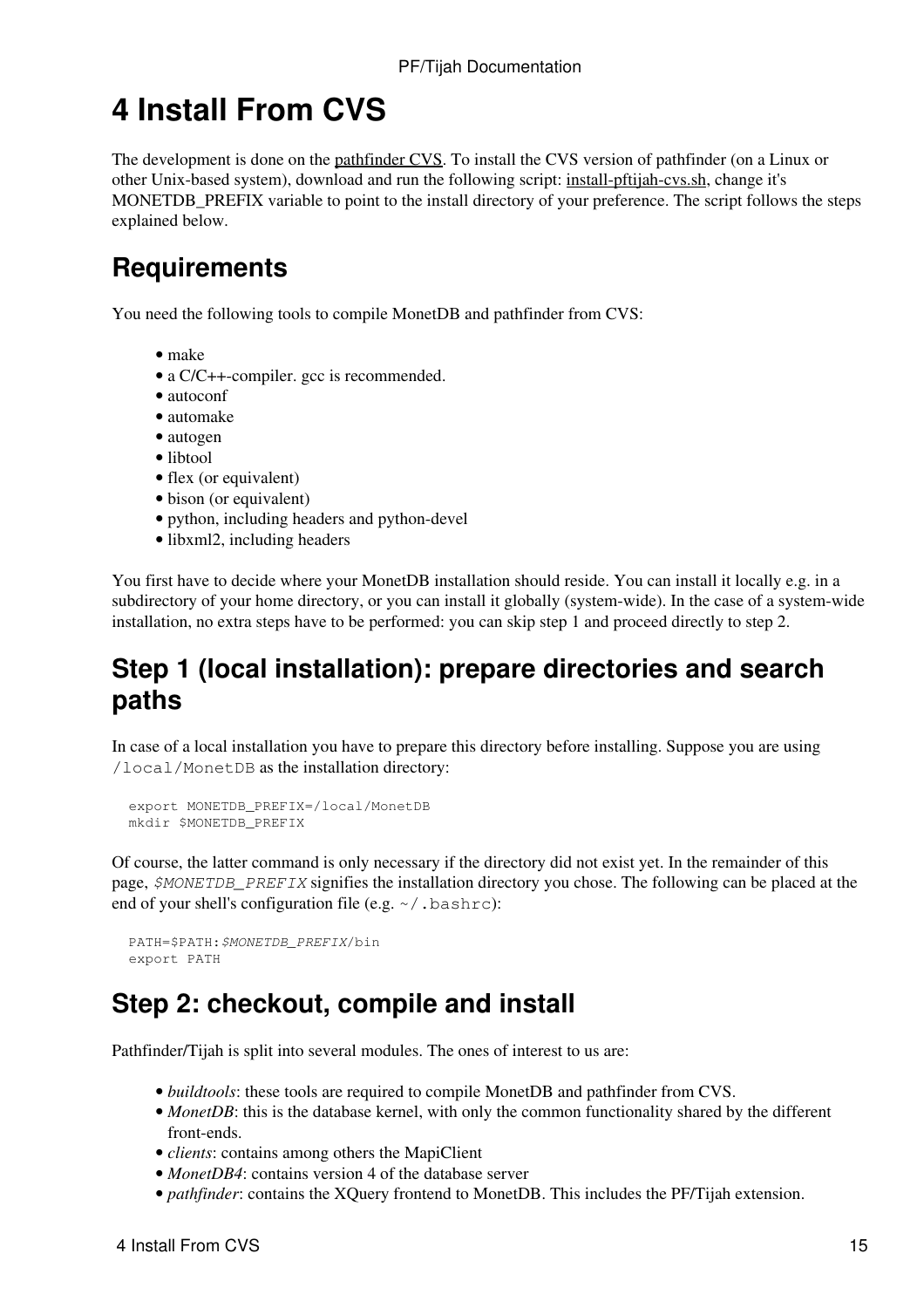To checkout, compile and install PF/Tijah, you have to perform the following steps for each of the modules above, **in the order listed**. The order is important because for example the clients module depends on the MonetDB module.

```
 cvs -d:pserver:anonymous@monetdb.cvs.sourceforge.net:/cvsroot/monetdb \
   checkout modulename
 cd modulename
 ./bootstrap
 ./configure --prefix=$MONETDB_PREFIX --enable-pftijah=yes 
      [--enable-bits=64] [--enable-oid32]
 make install
```
Notes about configure:

- If you are performing a system-wide installation, you can omit the  $-\text{prefix}$  argument.
- Use --enable-bits=64 in case you are compiling on a 64-bit machine. You might then also add --enable-oid32 to use 32-bit object identifiers (oids). This is recommended if you don't need the scalability of 64-bit object identifiers: these take up a lot of disk space and memory.

### **Important: charming the python**

*After* installing the buildtools, but *before* installing the other packages, you have to set the \$PYTHONPATH environment variable:

export PYTHONPATH=`find \$MONETDB\_PREFIX/lib\*/python\* -type d -name "site-packages"`

### **Using a release branch instead of the development branch**

The cvs command above checks out the development version of all the modules. This development version is often unstable. To get a reasonably stable working installation, you can check out the most recent stable branch, which receives bugfixes only. To do this, pass the following tag names using the  $-r$  option to CVS:

- *buildtools*: MonetDB\_1-20
- *MonetDB*: MonetDB 1-20
- *clients*: Clients\_1-20
- *MonetDB4*: MonetDB\_4-20
- *pathfinder*: XQuery\_0-20

So, the command to check out the stable version of the buildtools becomes:

```
 cvs -d:pserver:anonymous@monetdb.cvs.sourceforge.net:/cvsroot/monetdb \ 
   checkout -r MonetDB_1-20 buildtools
```
After installing the system, you should proceed with Running the server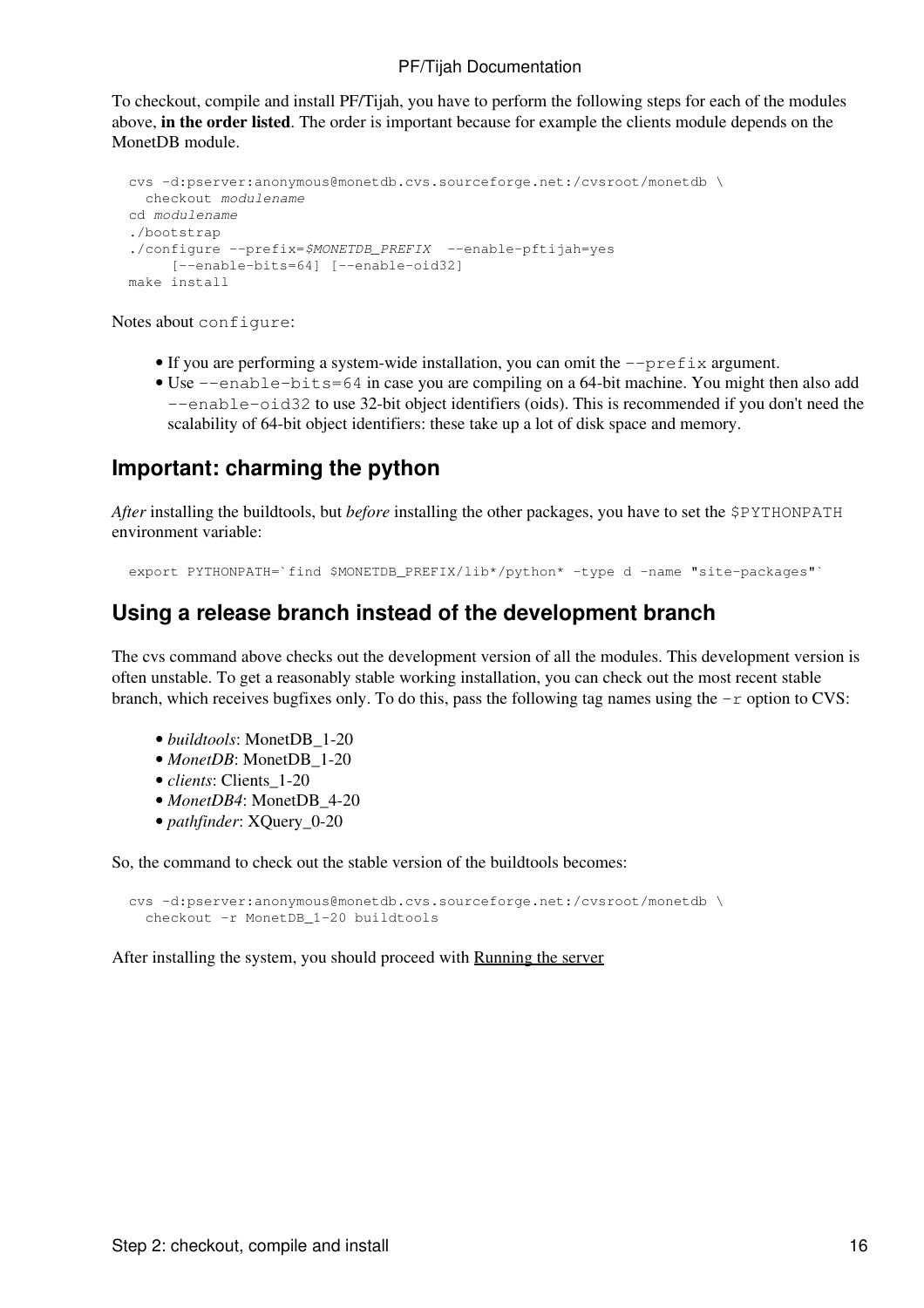## **5 Quick Reference**

### **Table of contents**

- pf:add-doc
- tijah:create-ft-index
- tijah:delete-ft-index
- tijah:extend-ft-index
- tijah:ft-index-info
- tijah:nodes
- tijah:query
- tijah:query-id
- tijah:queryall
- tijah:queryall-id
- tijah:resultsize
- tijah:score
- tijah:tokenize

### **pf:add-doc**

**Signatures:** pf:add-doc(\$url as xs:string, \$name as xs:string) as docmgmt pf:add-doc(\$url as xs:string, \$name as xs:string, \$coll as xs:string) as docmgmt

**Purpose:** Add a document to the database

**Parameters:**  $\text{Surl: full path or url of the XML document}$ 

\$name: logical name of the document in the database (must be unique)

\$coll: name of collection to which the document is added *(optional)*

**Returns:** Nothing (docmgmt is an internal type that is returned by document management functions. Items of type docmgmt are not serialized as XML)

**Status:** IMPLEMENTED

**Remarks:** If no collection is specified, the logical name of the document will function as a collection with one document.

### **tijah:create-ft-index**

**Signatures:** tijah:create-ft-index( ) as docmgmt

```
tijah:create-ft-index( $colls as xs:string* ) as docmgmt
tijah:create-ft-index( $opt as node() ) as docmgmt
tijah:create-ft-index( $colls as xs:string*, $opt as node() )
as docmgmt
```
**Purpose:** Create a full text index on one or more Pathfinder collections.

**Parameters:**  $\frac{1}{5} \text{colls}$ : Sequence of collection names to index. *(optional)* 

\$opt: A single node <TijahOptions /> *(optional)*

Returns: Nothing (docmgmt is an internal type that is returned by document management functions. Items of type docmgmt are not serialized as XML)

#### **Status:** IMPLEMENTED

**Remarks:** If no collections are specified, the full text index is created for all collections in the database.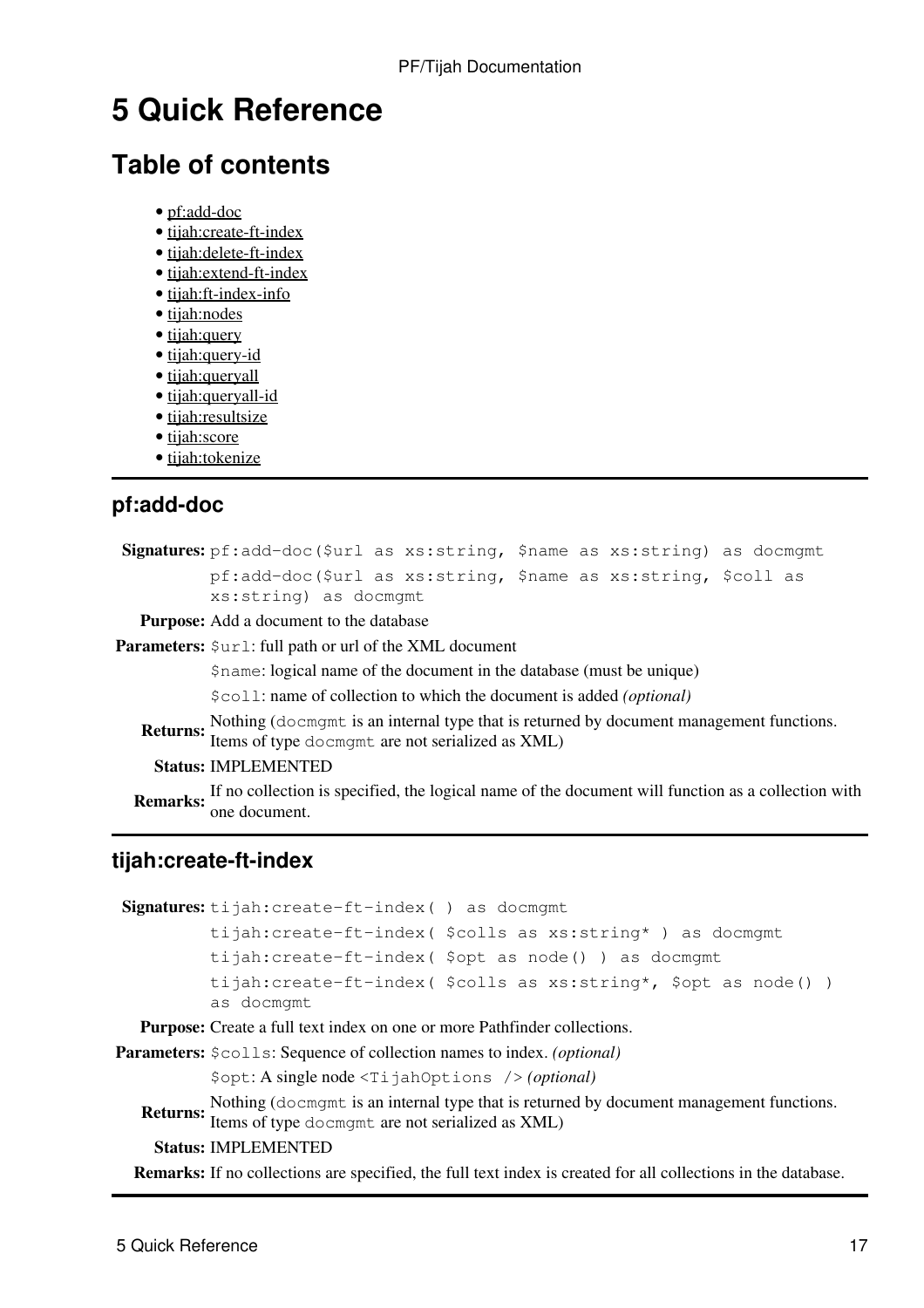#### **tijah:delete-ft-index**

**Signatures:** tijah:delete-ft-index( ) as docmgmt

tijah:delete-ft-index( \$opt as node() ) as docmgmt

**Purpose:** Delete a full text index.

**Parameters:**  $\text{Spot: A single node } \text{TI} \text{ jahOptions}$  /> *(optional)* 

**Returns:** Nothing (see tijah: create-ft-index())

**Status:** IMPLEMENTED

**Remarks:** The option node is only needed to remove named indexes, for instance <TijahOptions ft-index="myindex"/>.

### **tijah:extend-ft-index**

```
Signatures: tijah:extend-ft-index( $colls as xs:string* ) as docmgmt
         tijah:extend-ft-index( $colls as xs:string*, $opt as node() )
         as docmgmt
```
**Purpose:** Extend a full text index with one or more Pathfinder collections.

**Parameters:** \$colls: Sequence of collection names to index. *(optional)*

\$opt: A single node <TijahOptions /> *(optional)*

**Returns:** Nothing (see tijah:create-ft-index())

**Status:** IMPLEMENTED

**Remarks:** The option node is only needed to extend named indexes, for instance <TijahOptions  $ft$ -index="myindex"/>.

### **tijah:ft-index-info**

```
Signatures: tijah: ft-index-info() as element() *
           tijah:ft-index-info( $ft-index as xs:string ) as element()*
  Purpose: Give info about existing full text indexes.
Parameters: $ft-index: Name of full text index (optional)Returns:
tokenizer="flex" stemmer="nostemming">DFLT_FT_INDEX</ftindex>, or
           A single element for each index, for instance <ftindex collections="*"
           nothing if there is no index.
    Status: IMPLEMENTED
```
### **tijah:nodes**

```
Signature: tijah:nodes( $qid as xs:integer ) as node()*
   Purpose: Get the result nodes given a query result identifier.
Parameters: $qid: the query identifier must be created by tijah:query-id() or
            tijah: queryall-id() in the same XQuery statement.
   Returns: A sequence containing the result nodes sorted on relevance.
     Status: IMPLEMENTED
```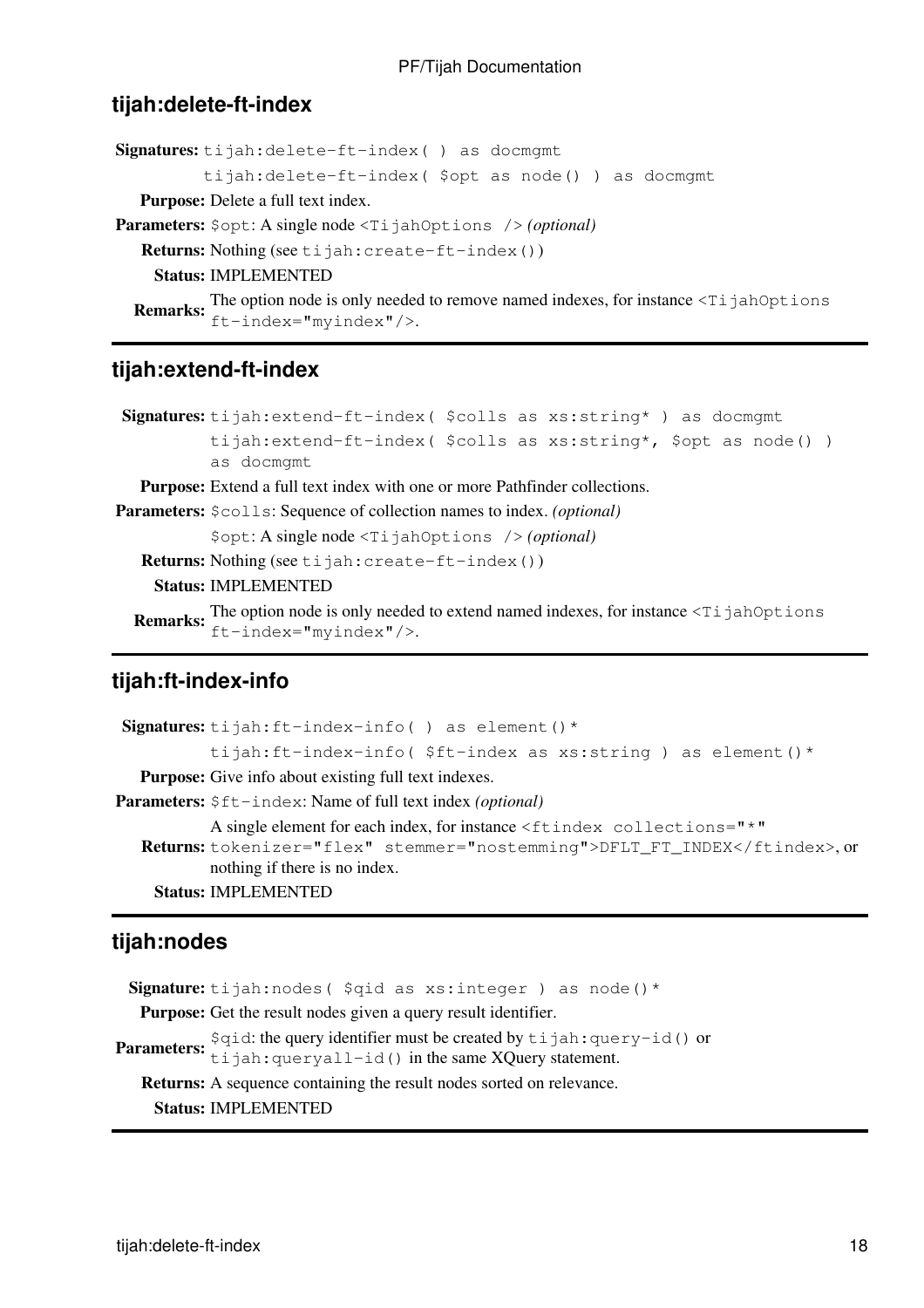#### **tijah:query**

```
Signatures: tijah: query ($start as node()*, $nexi as xs: string ) as node()*
         tijah:query( $start as node()*, $nexi as xs:string, $opt as
         node() ) as node() *
```
**Purpose:** Run an NEXI query on a predefined full-text index.

Parameters:  $$start: Sequence of nodes to restrict the query on.$ 

\$nexi: NEXI query.

\$opt: A single node <TijahOptions /> *(optional)*

**Returns:** A sequence of nodes, sorted on relevance

**Status:** IMPLEMENTED

**Remarks:** Semantically, this function is a shortcut for tijah:nodes( tijah:query-id() ).

#### **tijah:query-id**

Signature: tijah:query-id( \$start as node()\*, \$nexi as xs:string ) as<br>xs:integer tijah:query-id( \$start as node()\*, \$nexi as xs:string, \$opt as node() ) as xs:integer **Purpose:** Run an NEXI query on a predefined full-text index. **Parameters:**  $$start: Sequence of nodes to restrict the query on.$ \$nexi: NEXI query. \$opt: A single node <TijahOptions /> *(optional)* **Returns:** A unique query result identifier.

**Status:** IMPLEMENTED

### **tijah:queryall**

```
Signatures: tijah:query( $nexi as xs:string ) as node()*
           tijah:query( $nexi as xs:string, $opt as node() ) as node() *Purpose: Run an NEXI query on all data in a predefined full-text index.
Parameters: $nexi: NEXI query.
           $opt: A single node <TijahOptions /> (optional)
   Returns: A sequence of nodes, sorted on relevance
```
**Status:** IMPLEMENTED

**Remarks:** Semantically, this function is a shortcut for tijah:nodes( tijah:queryall-id()).

### **tijah:queryall-id**

**Signature:** tijah:queryall-id( \$nexi as xs:string ) as xs:integer tijah:queryall-id( \$nexi as xs:string, \$opt as node() ) as xs:integer

**Purpose:** Run an NEXI query on a predefined full-text index.

**Parameters:** \$nexi: NEXI query.

\$opt: A single node <TijahOptions /> *(optional)*

**Returns:** A unique query result identifier.